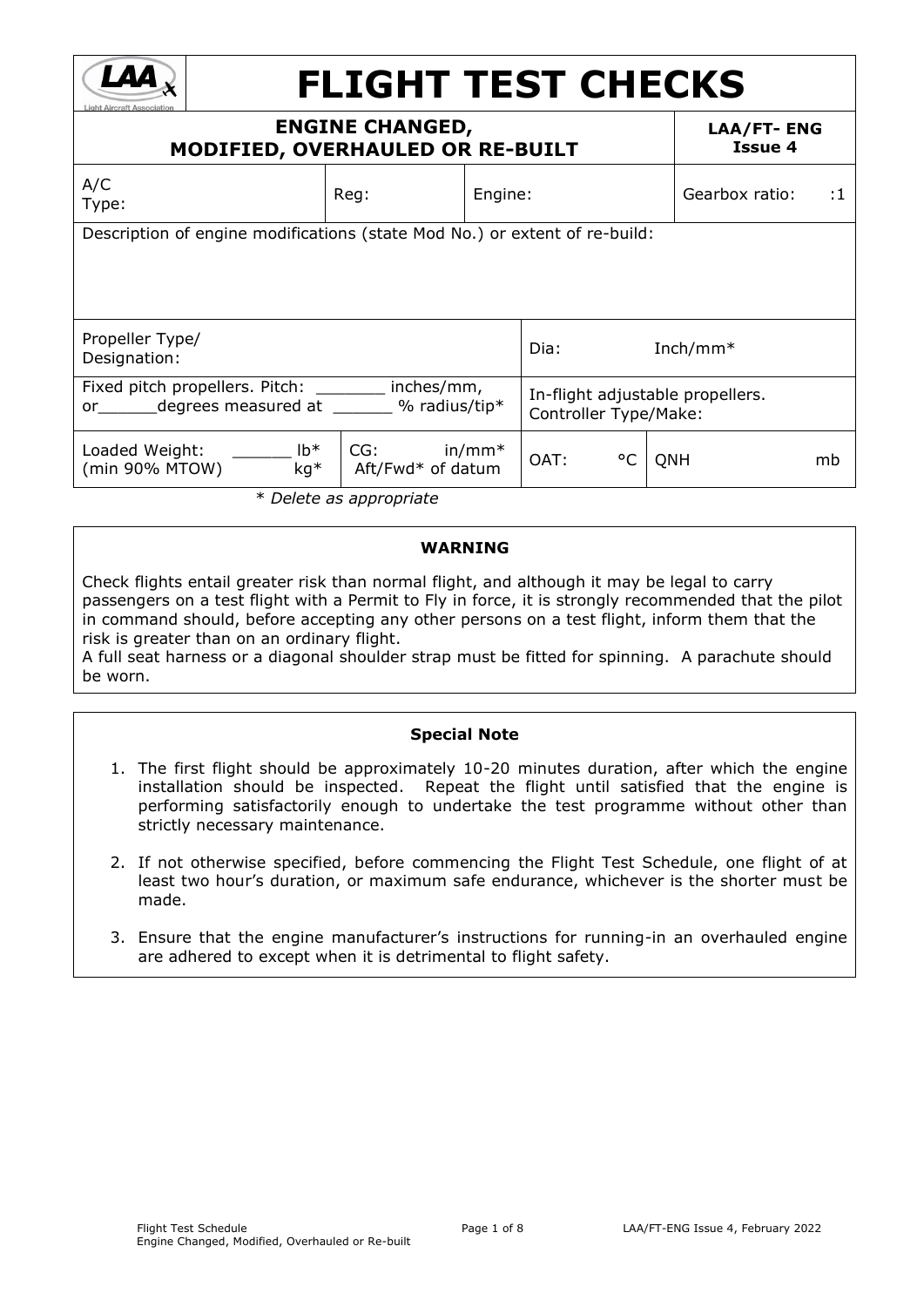## **1. GROUND TESTS**

| Throttle                | <b>SAT - UNSAT</b> | Carburettor heat  | SAT - UNSAT - N/A |
|-------------------------|--------------------|-------------------|-------------------|
| Propeller pitch         | SAT - UNSAT - N/A  | Cooling flap      | SAT - UNSAT - N/A |
| Mixture                 | SAT - UNSAT - N/A  | Fuel booster pump | SAT - UNSAT - N/A |
| Fuel selector/off valve | <b>SAT - UNSAT</b> | Choke             | SAT - UNSAT - N/A |

#### 1.1 **Engine Controls** *(including friction/locking mechanisms)*

#### 1.2 **Engine Start**

Check oil pressure rises to within normal limits within the time specified for the engine.

| MAX PERMITTED TIME DELAY FOR |            |     |     |                   |
|------------------------------|------------|-----|-----|-------------------|
| OIL PRESSURE RISE            | TIME TAKEN | Sec | SA1 | UNSA <sup>-</sup> |
| (FROM AFM,<br>POH'<br>Sec    |            |     |     |                   |

#### 1.3 **Engine Run**

The aeroplane should face cross-wind. If wind strength makes parking cross-wind hazardous, face into wind.

| Outside air temperature |  |
|-------------------------|--|
|                         |  |

#### 1.3.1 **Magneto check**

Run engine to normal operating temperature – check RPM, pressures, temps, mag drops, carb heat drop. Check operation of engine and fuel controls. State if single ignition is fitted …………………………..

|                               | FROM AFM, POH |                                        | MEASURED     |
|-------------------------------|---------------|----------------------------------------|--------------|
| Magneto test                  |               | No.1 magneto off                       |              |
| RPM or RPM at<br>which tested |               | RPM drop<br>Electronic ignition? Y / N |              |
|                               |               |                                        |              |
| Max Drop                      | Max Split     | No.2 magneto off                       |              |
| Permitted                     | Permitted     | RPM drop                               |              |
|                               |               | Electronic ignition? Y / N             |              |
|                               |               |                                        |              |
| Carburettor Hot               |               | Hot air or Alternate air               |              |
| air or Alternate              |               | RPM drop                               |              |
| air test RPM                  |               | FITTED / NOT FITTED                    |              |
|                               |               |                                        |              |
|                               |               | Minimum RPM                            |              |
|                               |               | (Ground idle)                          |              |
|                               |               | Ignition cut RPM                       |              |
|                               |               | (Self-powering                         |              |
|                               |               | electronic ignitions)                  | $\mathsf{R}$ |
|                               |               |                                        |              |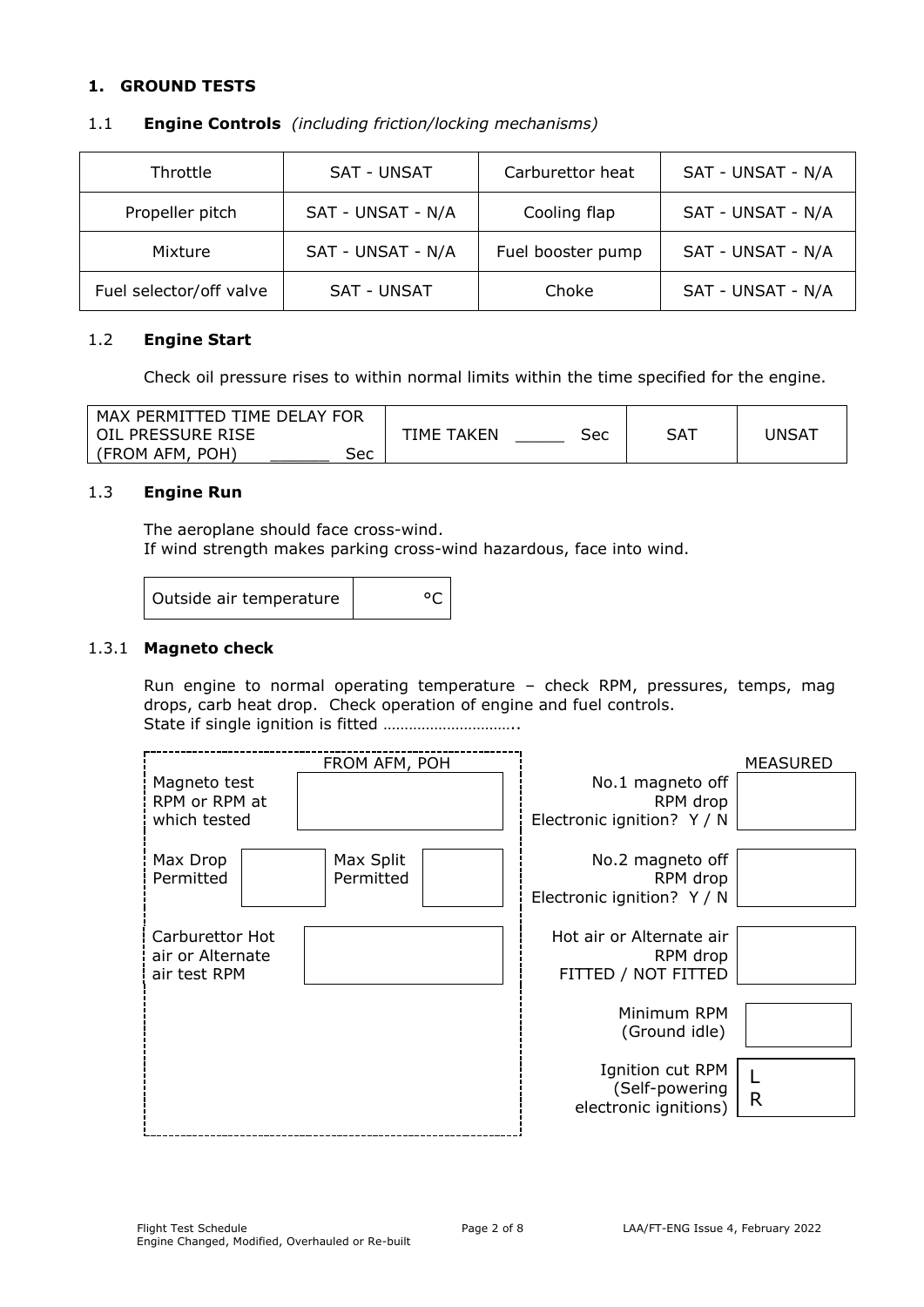#### 1.3.2 **Throttle response**

From idle, open throttle briskly and check for hesitation before RPM increases or engine cut-out. Investigate abnormal behaviour before flight.

| <b>SAT</b> | UNSAT | <b>COMMENTS:</b> |
|------------|-------|------------------|
|------------|-------|------------------|

#### 1.3.3 **Oil pressure**

Check oil pressure remains with limits throughout the achievable RPM range and for abnormal pressure behaviour with RPM changes.

|            |              | COMMENTS: |
|------------|--------------|-----------|
| <b>SAT</b> | <b>UNSAT</b> |           |
|            |              |           |

#### 1.3.4 **Fuel pressure**

Check fuel pressure remains within limits with and without back-up pump running throughout the achievable RPM range.

| <b>SAT</b> | JNSAT | <b>COMMENTS:</b><br>-<br>ັ |
|------------|-------|----------------------------|
|            |       |                            |

### 1.3.5 **Maximum power check**

With Wide Open Throttle (WOT), the engine must not over-speed when 'static' on the ground.

Chock main wheels and/or tie aircraft to and from secure anchorage.

*RPM data entered that exceeds the maximum permitted on the Operating Limitations sheet or flight test authorisation will fail the application. It should not be possible to exceed maximum permitted RPM. If it is, then something is wrong – check tacho. Otherwise an inappropriate or incorrectly adjusted propeller may be fitted.*

|                         | (FROM AFM, POH)              |                        |
|-------------------------|------------------------------|------------------------|
| <b>MAX ALLOWABLE</b>    |                              | <b>MAX ACHIEVED</b>    |
| <b>ENGINE RPM</b>       |                              | <b>STATIC RPM</b>      |
| <b>MAX ALLOWABLE</b>    | $^{\circ}$ F<br>$^{\circ}$ C | <b>ACTUAL</b>          |
| <b>OIL TEMPERATURE</b>  |                              | <b>OIL TEMPERATURE</b> |
| <b>ALLOWABLE</b>        |                              | <b>ACTUAL</b>          |
| <b>OIL PRESSURES</b>    | bar/psi*                     | <b>OIL PRESSURES</b>   |
| IDLE / MIN / MAX        |                              | MIN / MAX              |
| <b>MAX ALLOWED TEMP</b> | ۰F<br>$^{\circ}$ C           | <b>ACTUAL MAX TEMP</b> |
| (CHT OR COOLANT)*       |                              | CHT/COOLANT*           |
| MAX ALLOWABLE           | $^{\circ}$ F<br>۰ς           | <b>ACTUAL MAX</b>      |
| EGT                     |                              | <b>HOTTEST EGT</b>     |
|                         |                              | MANIFOLD               |
|                         |                              | <b>PRESSURE</b>        |
|                         | * Delete as                  | <b>FUEL</b>            |

| <b>MAX ACHIEVED</b>    |          |
|------------------------|----------|
| <b>STATIC RPM</b>      |          |
| ACTUAL                 | °C<br>۰F |
| <b>OIL TEMPERATURE</b> |          |
| <b>ACTUAL</b>          |          |
| <b>OIL PRESSURES</b>   | bar/psi* |
| MIN / MAX              |          |
| <b>ACTUAL MAX TEMP</b> | ۰F<br>∘∼ |
| CHT/COOLANT*           |          |
| <b>ACTUAL MAX</b>      | ٥F<br>°C |
| HOTTEST EGT            |          |
| MANIFOLD               |          |
| <b>PRESSURE</b>        | In/Hq    |
| FUEL                   |          |
| <b>PRESSURE</b>        | bar/psi* |

 $(MFASURFD)$ 

*appropriate*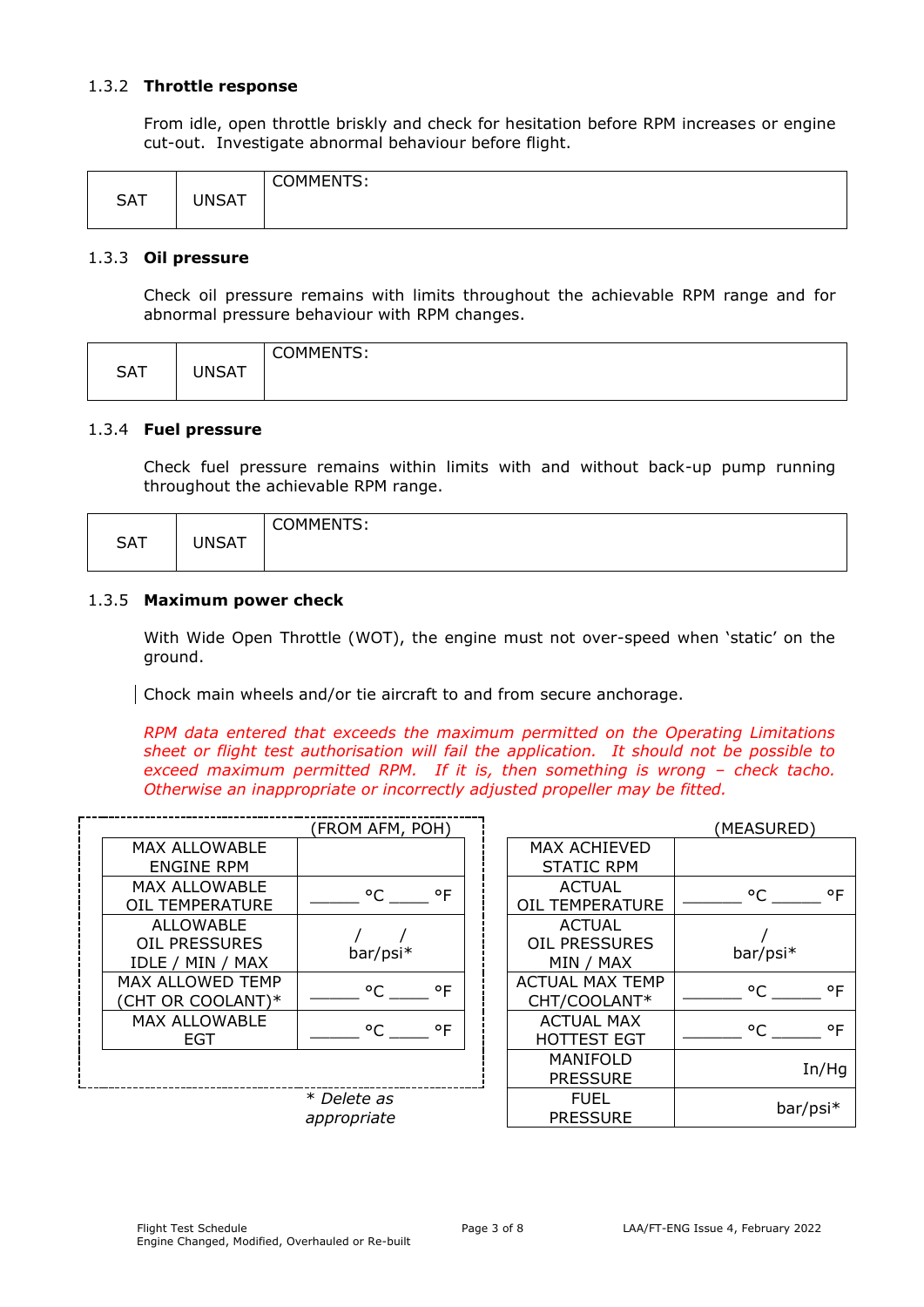## **2. TAKE-OFF**

## (Valid flight test authorisation issued by LAA Engineering required)

The take-off is to be made with full power and flaps (if fitted) in the take-off position. As soon as possible after unstick, record:-

| Wing flap setting |     | degrees |
|-------------------|-----|---------|
| Unstick speed     | kts | mph     |
| Engine RPM        |     |         |
| Oil Pressure      | bar | psi     |
| Oil Temperature   | ۰ς  | ٥F      |
| CHT/Coolant Temp  |     | ᅂ       |

## **3. CLIMB**

Flight conditions: Clear of cloud and turbulence and well clear of any hills which could produce wave conditions.

Configuration: Normal for best rate of climb (see Manual). Power: Maximum Continuous with air intake in 'Cold' or 'Ram' air position. Altimeter: 1013 mb (29.92 in Hg).

| Speed: | Enter scheduled best rate of climb speed $(V_Y)$ ; Before starting to  |
|--------|------------------------------------------------------------------------|
|        | record data, establish the aircraft in the climb at best rate of climb |
|        | speed $V_Y$ and maintain heading and speed $\pm$ 2 knots/mph           |
|        | (knots/mph IAS)*   throughout. (From AFM, POH)                         |
|        | To aid look-out it is permissible to turn during the climb. Carry      |
|        | out gentle turns (max 10° bank angle).                                 |

### **Important notes:**

- 1. Sustained 5 minute climb is normally required to be carried out to establish adequacy of cooling, proper functioning at altitude and to provide sufficient data points to calculate a reliable rate of climb figure. However, where the rate of climb exceeds 1500 ft/min, or an aircraft with a Cirrus Minor or Gipsy Major engine is fitted, then a 3 minute climb will be accepted.
- 2. Incomplete climbs due to airspace, cloud or other similar reasons will not be accepted.
- 3. Do not allow engine to exceed limits.
- 4. Plot and attach a copy of the climb performance results, preferably using the spreadsheet that is available from the flight testing section of the LAA website, or use the grid on the last page.

|                      | -                        | -   |            |          | -         |                     | _          |
|----------------------|--------------------------|-----|------------|----------|-----------|---------------------|------------|
| <b>TIME</b><br>(min) | ALTITUDE<br>(ft) 1013 mb | IAS | <b>RPM</b> | OIL TEMP | OIL PRESS | $*$ CHT/<br>COOLANT | <b>EGT</b> |
|                      |                          |     |            |          |           |                     |            |
|                      |                          |     |            |          |           |                     |            |
|                      |                          |     |            |          |           |                     |            |
|                      |                          |     |            |          |           |                     |            |
|                      |                          |     |            |          |           |                     |            |
|                      |                          |     |            |          |           |                     |            |

\* *Delete as appropriate*

Towards the end of the climb, record:

| <b>MANIFOLD PRESSURE</b> | in Hg   FUEL PRESSURE |  |
|--------------------------|-----------------------|--|
|                          |                       |  |

If there is any difficulty in recording these figures during the timed climb, maintain the climb speed and power, and record them at the end of the climb. *RPM data entered that exceeds the maximum permitted in the flight test authorisation will fail the application. See 5.3.2 above.*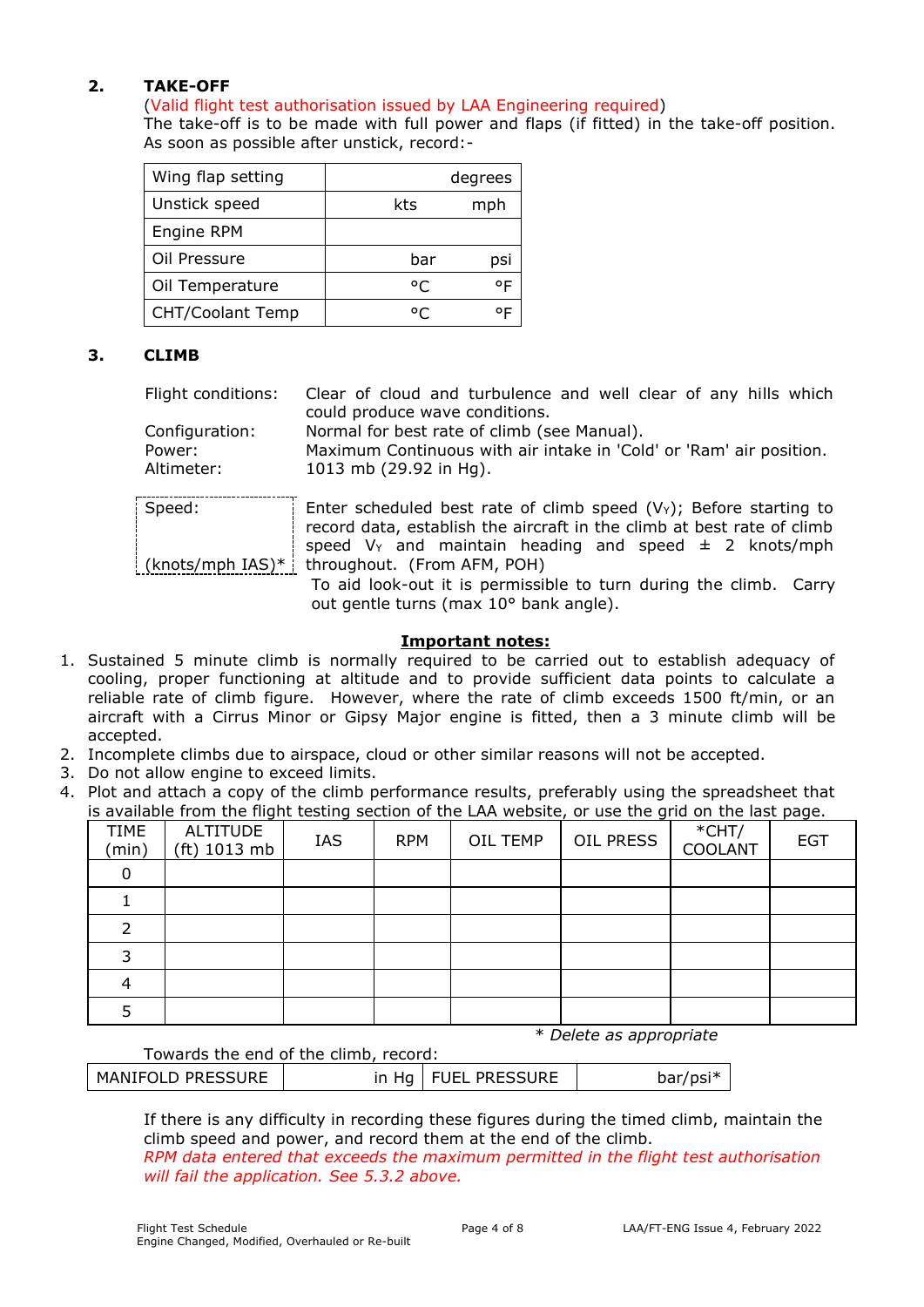## **4. VIBRATION**

Check for signs of vibrations or buffeting throughout the rpm range and in all phases of ground running as well as in flight. This may result if the natural frequency of vibration of the engine on its mount rubbers, or the tail surfaces or fuselage, or of the engine/reduction drive should happen to couple in an unfortunate way with the resonant frequency of the propeller blades in bending, or the aerodynamic buffet coming from the slipstream. It may also indicate that the propeller is out of track or out of balance.

| CAT<br>$\cdot$ | INIC<br>$\sim$<br>ורש | .<br>1MM.<br>ıм<br>ຼ |
|----------------|-----------------------|----------------------|
|----------------|-----------------------|----------------------|

## **5. LEVEL FLIGHT**

At a constant altitude in stable conditions not above 2000 feet, after at least 2 minutes at each of the throttle settings required (provided that this has no detrimental effect on the engine), record:-

| <b>POWER</b><br><b>SETTING</b>     | <b>RPM</b> | <b>MAN</b><br><b>PRESS</b> | IAS | OIL T<br>$^{\circ}$ C / $^{\circ}$ F* | OIL P<br>bar/psi* | $*$ CHT/<br><b>COOLNT</b> | <b>EGT</b> | <b>FUEL FLOW</b><br>Lit/Gal*/ hr |
|------------------------------------|------------|----------------------------|-----|---------------------------------------|-------------------|---------------------------|------------|----------------------------------|
| <b>ECONOMY</b><br><b>CRUISE</b>    |            |                            |     |                                       |                   |                           |            |                                  |
| <b>NORMAL</b><br><b>CRUISE</b>     |            |                            |     |                                       |                   |                           |            |                                  |
| <b>MAX CONT.</b><br><b>ENG RPM</b> |            |                            |     |                                       |                   |                           |            |                                  |
| <b>MAX RPM*</b>                    |            |                            |     |                                       |                   |                           |            |                                  |
| <b>WOT REACHED?</b>                | YES / NO   |                            |     |                                       |                   |                           |            |                                  |

\* DO NOT EXCEED ENGINE LIMITS

## **MAXIMUM RATED ENGINE RPM =**

Fly with maximum rated RPM. If max rated RPM cannot be achieved in level flight, dive sufficiently while maintaining WOT to achieve max rated RPM (not exceeding VNE) then smoothly and continuously throttle back to idle. Report any undesirable vibration or behaviour. **CAUTION:** With 2-stroke engines, a mid-throttle setting at high RPM may result in a rapid increase in EGT leading to piston seizure. Do not allow engine to exceed maximum EGT. COMMENTS:

## **6. DIVE TO VNE - THIS TEST MUST ONLY BE FLOWN IN SMOOTH AIR CONDITIONS**

*The purpose of this test is to check that flight at V<sub>NE</sub> can be achieved without exceeding max permitted RPM. The VNE speed is stated in the PFRC or Operating Limitations sheet. Never exceed the VNE. Beware of false reading ASI. Airspeed or RPM data entered that exceeds the maximum permitted will fail the application.*

Increase speed up to V<sub>NE</sub> at shallowest dive angle possible by maintaining sufficient power but keeping RPM within maximum permissible. If any unusual vibration is felt, immediately reduce speed by closing the throttle and gradually pulling the control column back. Record:-

| Scheduled $V_{NE}$ (from flight test authorisation/Operating Limitations) | knots                            | mph |
|---------------------------------------------------------------------------|----------------------------------|-----|
|                                                                           |                                  |     |
| Any unusual behaviour.                                                    |                                  |     |
| Whether the control forces and responses over small<br>angles are normal. |                                  |     |
| Steadiness of propeller governing (if applicable).                        |                                  |     |
| Maximum IAS                                                               |                                  |     |
| Record maximum engine RPM $=$                                             | Was throttle fully closed? $Y/N$ |     |

Regain cruising flight by closing throttle and gradually pulling the control column back.

Engine behaviour on closing throttle:

Propeller governing:

$$
\begin{array}{|c|c|}\n\hline\n\text{SAT} - \text{UNSAT} \\
\hline\n\text{SAT} - \text{UNSAT} - \text{N/A}\n\end{array}
$$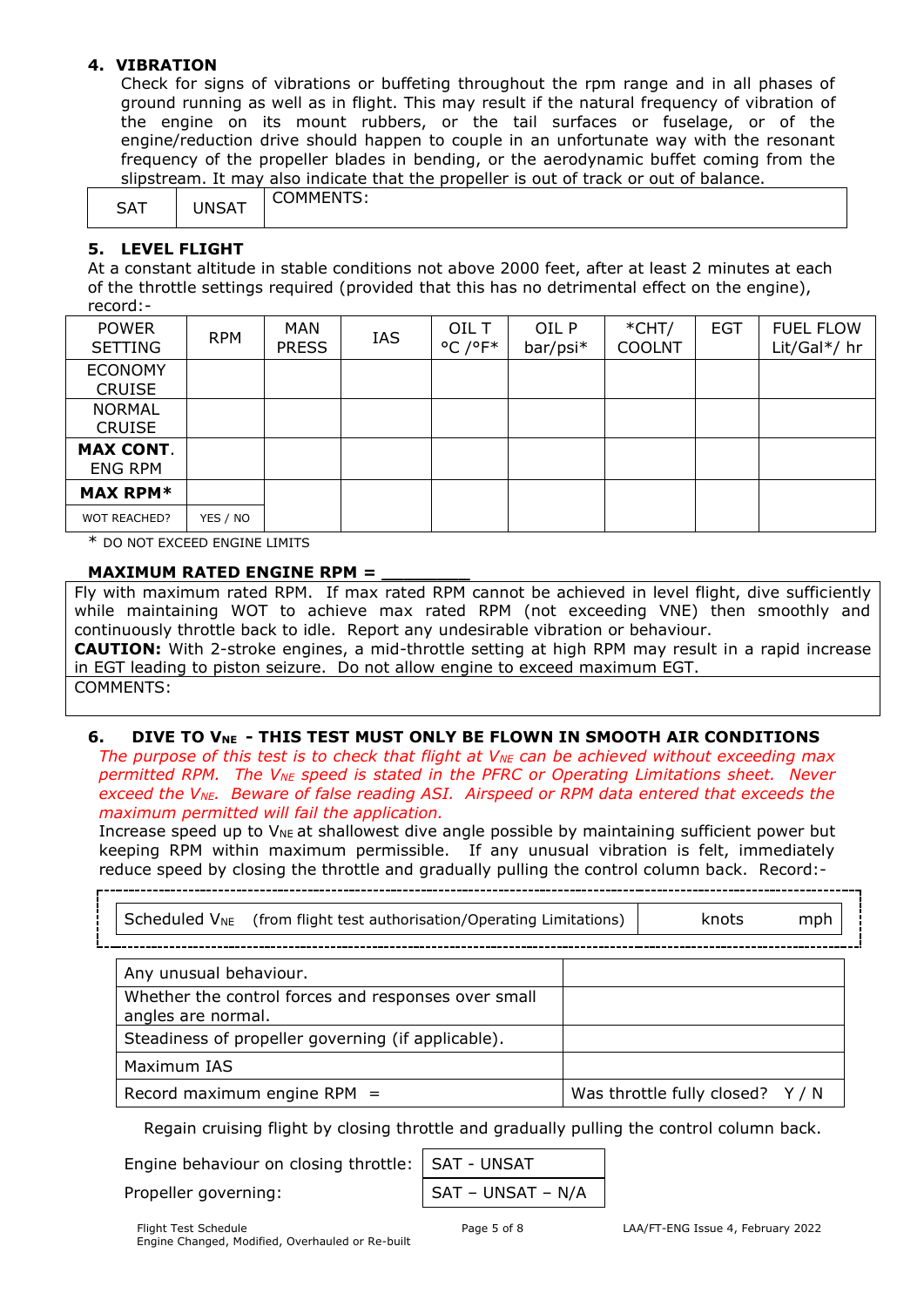## **7. Simulated Baulked Landing.**

At altitude, set the aircraft in the approach configuration, at approach speed, throttle fully closed and record behaviour in simulated overshoot using full power.

| Flight idle<br>eng. RPM | Throttle<br>response              |                   | Engine<br><b>RPM</b> | Oil<br>Pres |  |
|-------------------------|-----------------------------------|-------------------|----------------------|-------------|--|
|                         | Tendency to pitch and yaw on      | Throttle:         |                      |             |  |
|                         | application of throttle and       |                   |                      |             |  |
|                         | (if applicable) flaps retraction. | Flaps retraction: |                      |             |  |

## **8. FUNCTIONING CHECKS**

When appropriate during the flight, check the following:-

### 8.1 **Engine Instruments**

Check for satisfactory functioning. Record unsatisfactory items:-

### 8.2 **Gyro Instruments**

Check behaviour of gyro instruments. Record unsatisfactory items:-

| If air-pump      |         |
|------------------|---------|
| driven, record:- | Press g |

auge  $\vert$  during cruise at  $\vert$  RPM

#### 8.3 **Electrical/Avionics Systems**

Check all electrical and avionics equipment for satisfactory operation and that no equipment, instrumentation or indications are adversely affected due to electromagnetic interference:-

| Record generator charging rate under maximum |      |
|----------------------------------------------|------|
| electrical load.                             | Amps |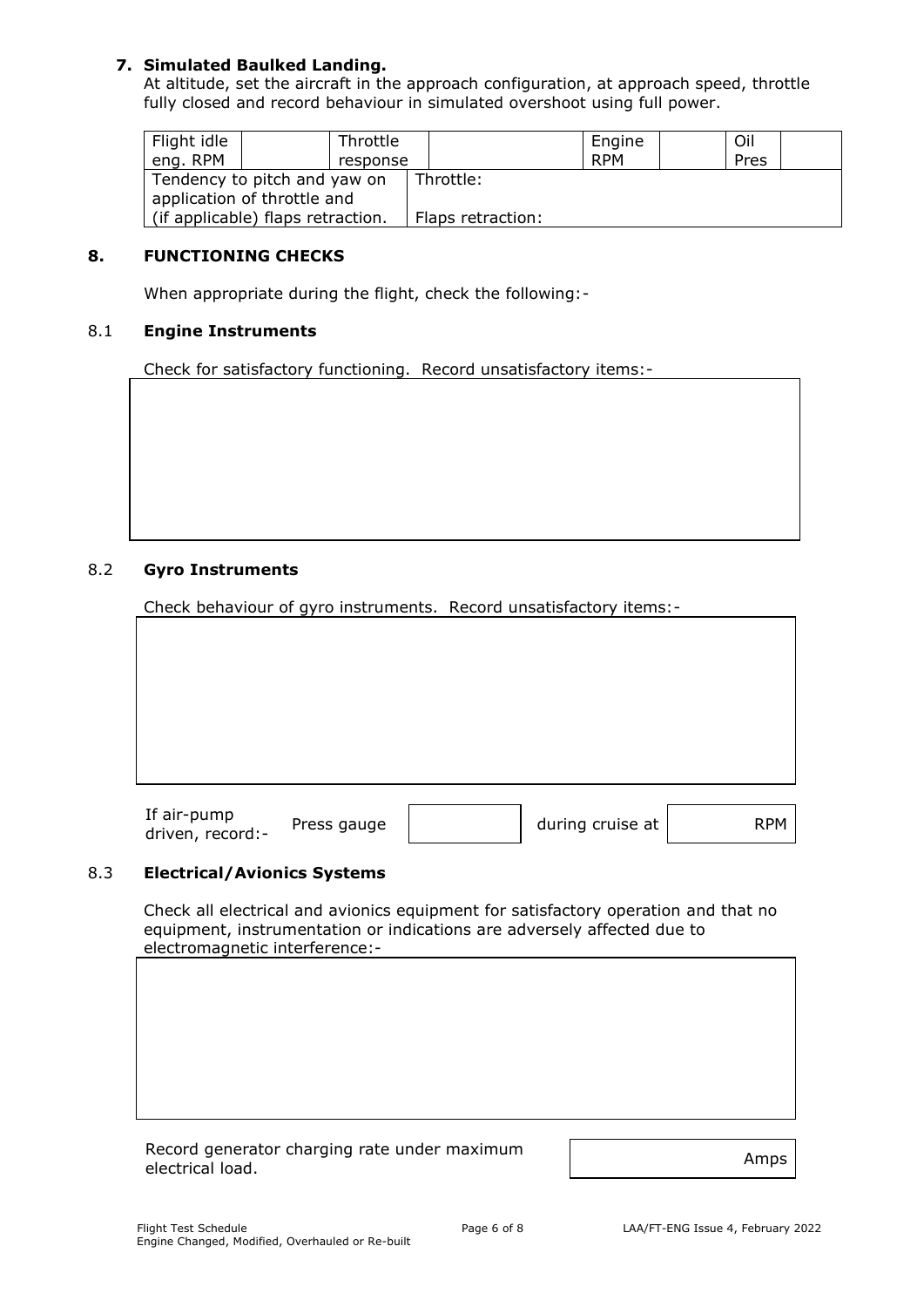## **9. Fuel System**

During flight, feed from each fuel tank or source in turn for not less than 3 minutes.

Record:-

| System functioning on<br>each tank.<br>(identify which) |                  |           |             |           |
|---------------------------------------------------------|------------------|-----------|-------------|-----------|
| Fuel selector                                           | SAT-UNSAT        | SAT-UNSAT | l SAT-UNSAT | SAT-UNSAT |
| Fuel gauges                                             | <b>SAT-UNSAT</b> | SAT-UNSAT | l SAT-UNSAT | SAT-UNSAT |

--------------------------------------------------------------------------------------------------

# **10. SPINS (Applicable only to aeroplanes cleared for deliberate spinning).**

Note that it may not be possible to conduct this item on the same flight as the other items due to loading / CG restrictions. The If flown separately:

| Date | A/C weight | CG |
|------|------------|----|
|      |            |    |

A minimum of one spin is to be made in each direction. Recovery should be initiated after two turns.

| Whether spin or spiral dive<br>Any engine abnormality from<br>SAT - UNSAT<br>SAT - UNSAT | Direction of rotation   | Left | Right |
|------------------------------------------------------------------------------------------|-------------------------|------|-------|
|                                                                                          |                         |      |       |
|                                                                                          | spin entry to recovery? |      |       |

## **11. COMPARISON WITH ENGINE BEFORE MODIFICATION / RE-BUILD**

If possible, comment on relative performance, vibration, etc.:

| Total test flying time flown:                                 |  |
|---------------------------------------------------------------|--|
| Two hour / max endurance flight time:<br>(see Special Note 2) |  |

## **12. CERTIFICATION**

I certify that I have flown the above aircraft and that the above checks have been carried out to my satisfaction.

| Name: | Signed: | Date: | Licence No.: |
|-------|---------|-------|--------------|
|       |         |       |              |

Once completed, send this form to LAA Engineering.

Send in also the aircraft's Operating Limitations document if the engine designation differs from the previously fitted engine.

**Important note:** Following conclusion of satisfactory flight test, the modified aircraft must not be flown until issue of modification final approval.